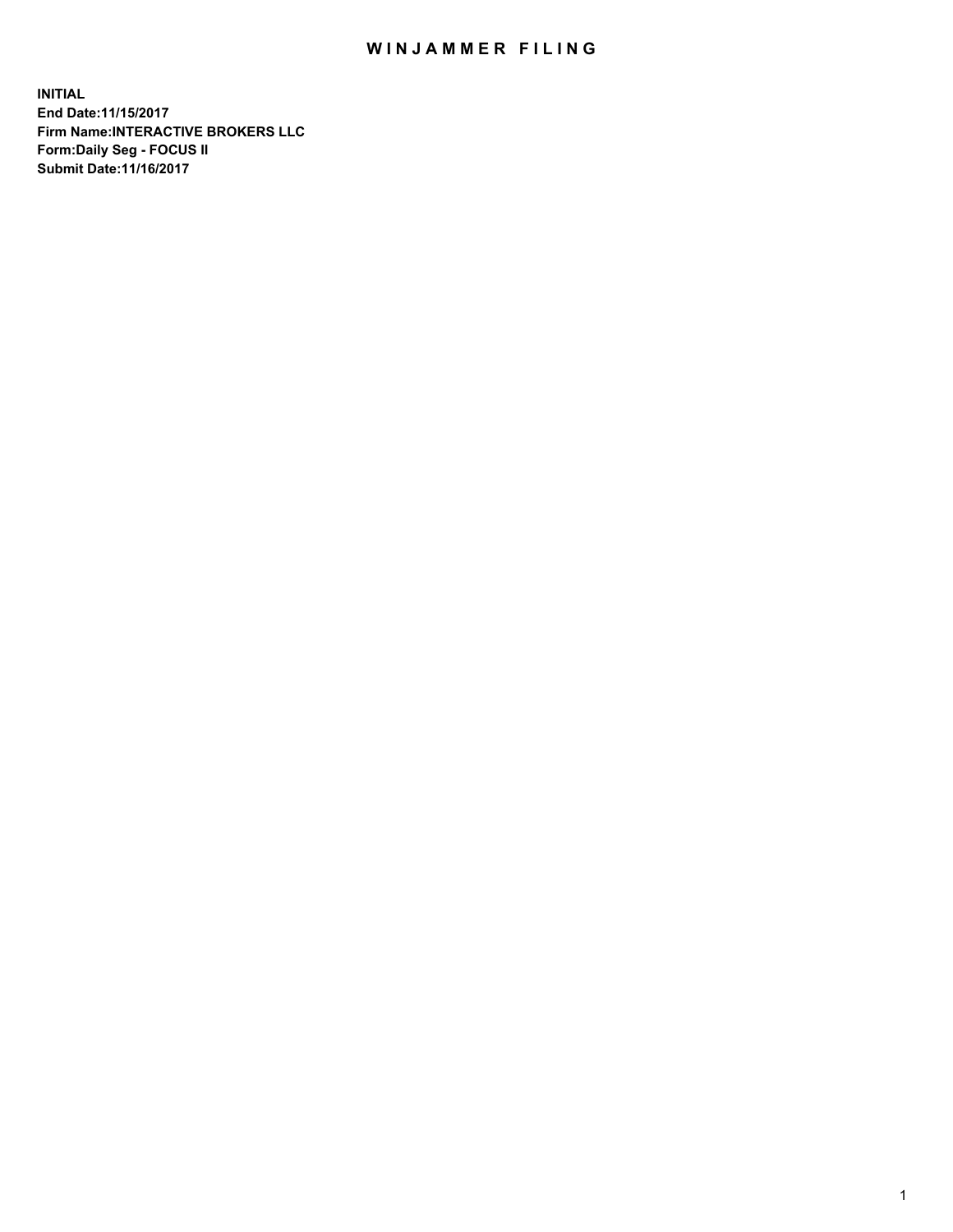## **INITIAL End Date:11/15/2017 Firm Name:INTERACTIVE BROKERS LLC Form:Daily Seg - FOCUS II Submit Date:11/16/2017 Daily Segregation - Cover Page**

| Name of Company<br><b>Contact Name</b><br><b>Contact Phone Number</b><br><b>Contact Email Address</b>                                                                                                                                                                                                                          | <b>INTERACTIVE BROKERS LLC</b><br><b>James Menicucci</b><br>203-618-8085<br><u>jmenicucci@interactivebrokers.c</u><br>om |
|--------------------------------------------------------------------------------------------------------------------------------------------------------------------------------------------------------------------------------------------------------------------------------------------------------------------------------|--------------------------------------------------------------------------------------------------------------------------|
| FCM's Customer Segregated Funds Residual Interest Target (choose one):<br>a. Minimum dollar amount: ; or<br>b. Minimum percentage of customer segregated funds required:%; or<br>c. Dollar amount range between: and; or<br>d. Percentage range of customer segregated funds required between:% and%.                          | <u>0</u><br>0<br><u>155,000,000 245,000,000</u><br>0 <sub>0</sub>                                                        |
| FCM's Customer Secured Amount Funds Residual Interest Target (choose one):<br>a. Minimum dollar amount: ; or<br>b. Minimum percentage of customer secured funds required:%; or<br>c. Dollar amount range between: and; or<br>d. Percentage range of customer secured funds required between:% and%.                            | $\overline{\mathbf{0}}$<br>0<br>80,000,000 120,000,000<br>0 <sub>0</sub>                                                 |
| FCM's Cleared Swaps Customer Collateral Residual Interest Target (choose one):<br>a. Minimum dollar amount: ; or<br>b. Minimum percentage of cleared swaps customer collateral required:% ; or<br>c. Dollar amount range between: and; or<br>d. Percentage range of cleared swaps customer collateral required between:% and%. | $\underline{\mathbf{0}}$<br>$\overline{\mathbf{0}}$<br>0 <sub>0</sub><br><u>00</u>                                       |

Attach supporting documents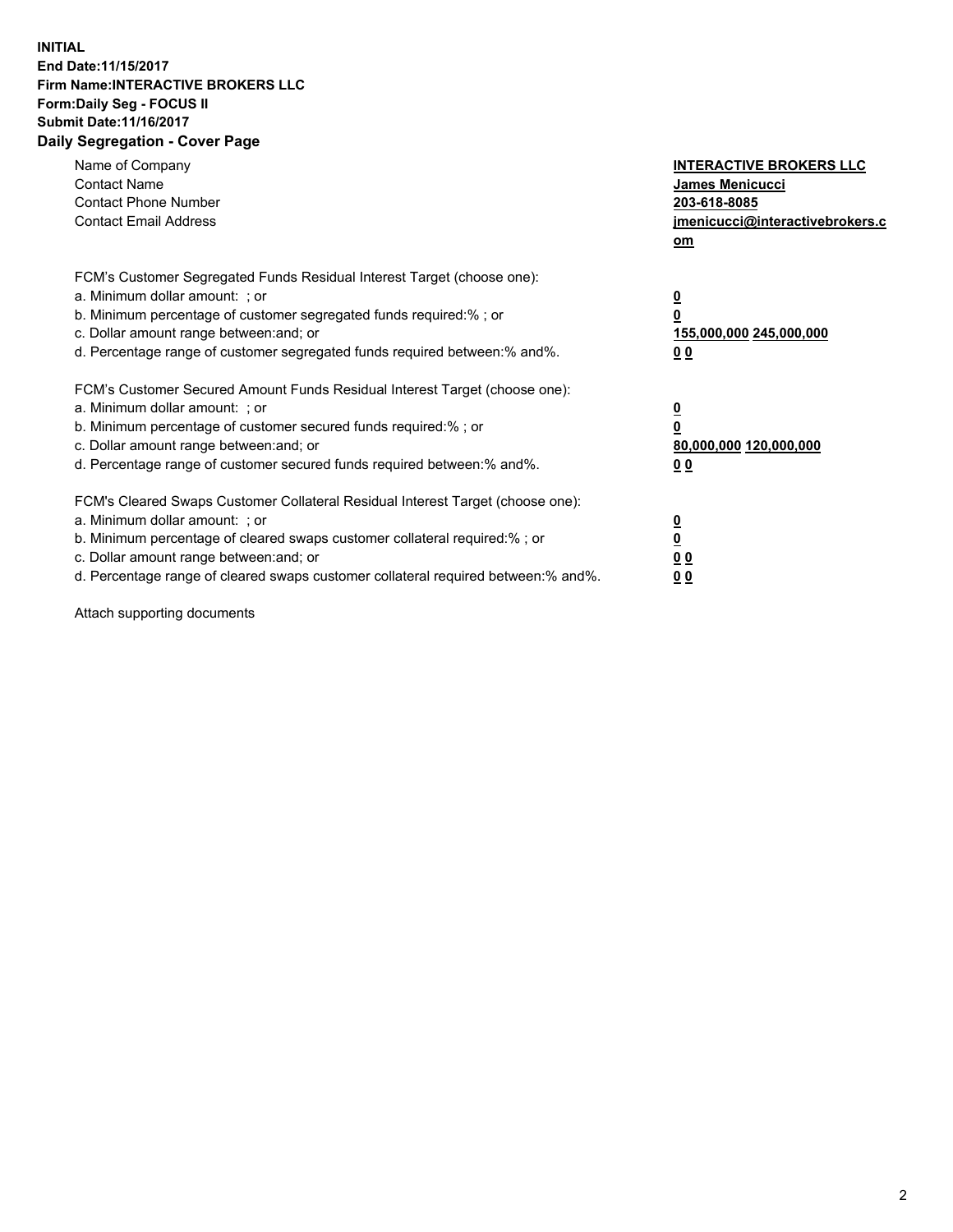## **INITIAL End Date:11/15/2017 Firm Name:INTERACTIVE BROKERS LLC Form:Daily Seg - FOCUS II Submit Date:11/16/2017 Daily Segregation - Secured Amounts**

|     | Daily Jegiegation - Jeculed Aniounts                                                                       |                                   |
|-----|------------------------------------------------------------------------------------------------------------|-----------------------------------|
|     | Foreign Futures and Foreign Options Secured Amounts                                                        |                                   |
|     | Amount required to be set aside pursuant to law, rule or regulation of a foreign                           | $0$ [7305]                        |
|     | government or a rule of a self-regulatory organization authorized thereunder                               |                                   |
| 1.  | Net ledger balance - Foreign Futures and Foreign Option Trading - All Customers                            |                                   |
|     | A. Cash                                                                                                    | 441,603,401 [7315]                |
|     | B. Securities (at market)                                                                                  | $0$ [7317]                        |
| 2.  | Net unrealized profit (loss) in open futures contracts traded on a foreign board of trade                  | -760,499 [7325]                   |
| 3.  | Exchange traded options                                                                                    |                                   |
|     | a. Market value of open option contracts purchased on a foreign board of trade                             | 28,928 [7335]                     |
|     | b. Market value of open contracts granted (sold) on a foreign board of trade                               | $-65,991$ [7337]                  |
| 4.  | Net equity (deficit) (add lines 1.2. and 3.)                                                               | 440,805,839 [7345]                |
| 5.  | Account liquidating to a deficit and account with a debit balances - gross amount                          | 4,281 [7351]                      |
|     | Less: amount offset by customer owned securities                                                           | 0 [7352] 4,281 [7354]             |
| 6.  | Amount required to be set aside as the secured amount - Net Liquidating Equity                             | 440,810,120 [7355]                |
|     | Method (add lines 4 and 5)                                                                                 |                                   |
| 7.  | Greater of amount required to be set aside pursuant to foreign jurisdiction (above) or line                | 440,810,120 [7360]                |
|     | 6.                                                                                                         |                                   |
|     | FUNDS DEPOSITED IN SEPARATE REGULATION 30.7 ACCOUNTS                                                       |                                   |
| 1.  | Cash in banks                                                                                              |                                   |
|     | A. Banks located in the United States                                                                      | 118,877,080 [7500]                |
|     | B. Other banks qualified under Regulation 30.7                                                             | 0 [7520] 118,877,080 [7530]       |
| 2.  | Securities                                                                                                 |                                   |
|     | A. In safekeeping with banks located in the United States                                                  | 340,314,960 [7540]                |
|     | B. In safekeeping with other banks qualified under Regulation 30.7                                         | 0 [7560] 340,314,960 [7570]       |
| 3.  | Equities with registered futures commission merchants                                                      |                                   |
|     | A. Cash                                                                                                    | $0$ [7580]                        |
|     | <b>B.</b> Securities                                                                                       | $0$ [7590]                        |
|     | C. Unrealized gain (loss) on open futures contracts                                                        | $0$ [7600]                        |
|     | D. Value of long option contracts                                                                          | $0$ [7610]                        |
|     | E. Value of short option contracts                                                                         | 0 [7615] 0 [7620]                 |
| 4.  | Amounts held by clearing organizations of foreign boards of trade                                          |                                   |
|     | A. Cash                                                                                                    | $0$ [7640]                        |
|     | <b>B.</b> Securities                                                                                       | $0$ [7650]                        |
|     | C. Amount due to (from) clearing organization - daily variation                                            | $0$ [7660]                        |
|     | D. Value of long option contracts                                                                          | $0$ [7670]                        |
|     | E. Value of short option contracts                                                                         | 0 [7675] 0 [7680]                 |
| 5.  | Amounts held by members of foreign boards of trade                                                         |                                   |
|     | A. Cash                                                                                                    | 118,190,207 [7700]                |
|     | <b>B.</b> Securities                                                                                       | $0$ [7710]                        |
|     | C. Unrealized gain (loss) on open futures contracts                                                        | -6,897,406 [7720]                 |
|     | D. Value of long option contracts                                                                          | 28,928 [7730]                     |
|     | E. Value of short option contracts                                                                         | -65,991 [7735] 111,255,738 [7740] |
| 6.  | Amounts with other depositories designated by a foreign board of trade                                     | 0 [7760]                          |
| 7.  | Segregated funds on hand                                                                                   | $0$ [7765]                        |
| 8.  | Total funds in separate section 30.7 accounts                                                              | 570,447,778 [7770]                |
| 9.  | Excess (deficiency) Set Aside for Secured Amount (subtract line 7 Secured Statement<br>Page 1 from Line 8) | 129,637,658 [7380]                |
| 10. | Management Target Amount for Excess funds in separate section 30.7 accounts                                | 80,000,000 [7780]                 |
| 11. | Excess (deficiency) funds in separate 30.7 accounts over (under) Management Target                         | 49,637,658 [7785]                 |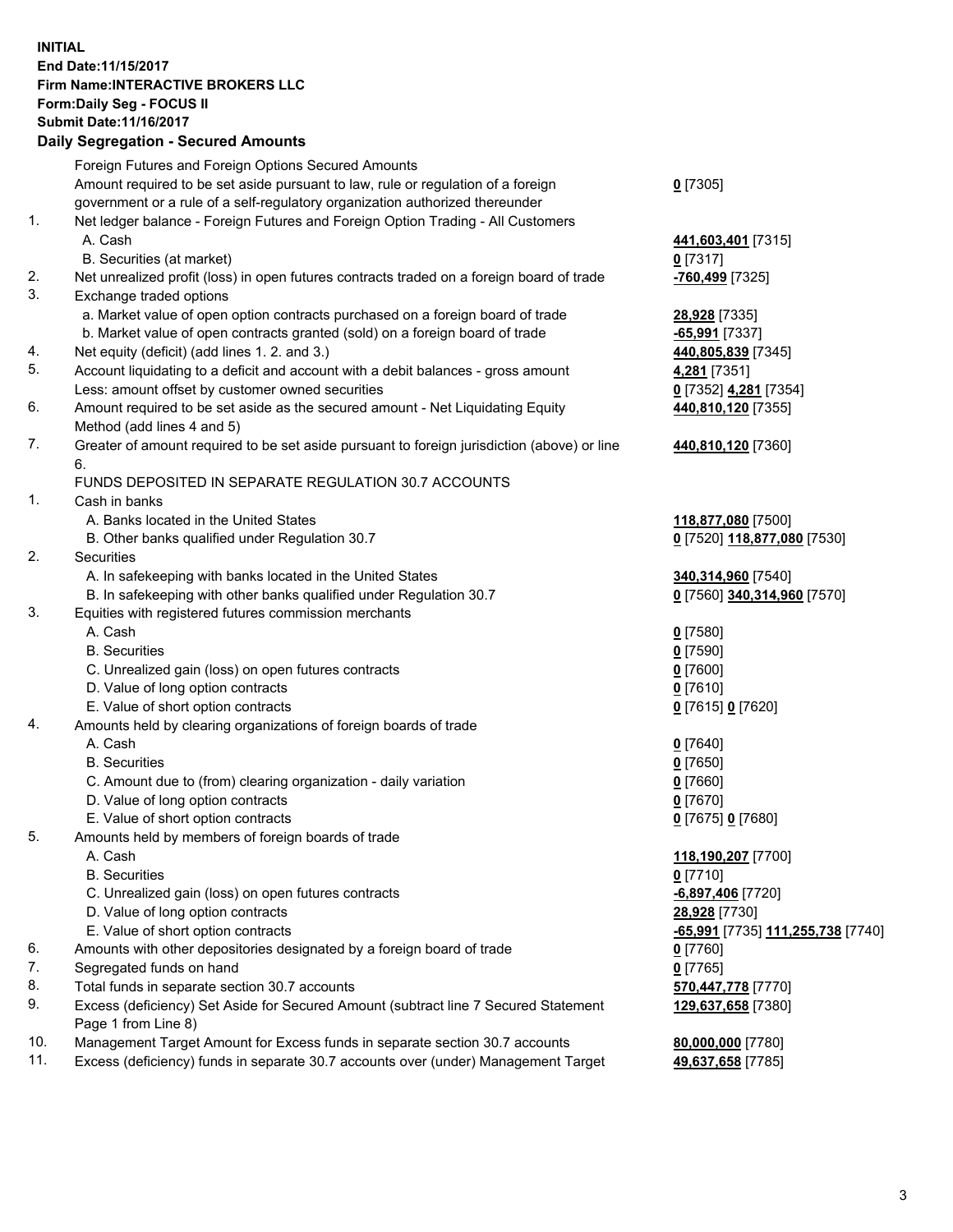**INITIAL End Date:11/15/2017 Firm Name:INTERACTIVE BROKERS LLC Form:Daily Seg - FOCUS II Submit Date:11/16/2017 Daily Segregation - Segregation Statement** SEGREGATION REQUIREMENTS(Section 4d(2) of the CEAct) 1. Net ledger balance A. Cash **4,636,743,579** [7010] B. Securities (at market) **0** [7020] 2. Net unrealized profit (loss) in open futures contracts traded on a contract market **-78,621,257** [7030] 3. Exchange traded options A. Add market value of open option contracts purchased on a contract market **135,252,687** [7032] B. Deduct market value of open option contracts granted (sold) on a contract market **-264,901,112** [7033] 4. Net equity (deficit) (add lines 1, 2 and 3) **4,428,473,897** [7040] 5. Accounts liquidating to a deficit and accounts with debit balances - gross amount **207,634** [7045] Less: amount offset by customer securities **0** [7047] **207,634** [7050] 6. Amount required to be segregated (add lines 4 and 5) **4,428,681,531** [7060] FUNDS IN SEGREGATED ACCOUNTS 7. Deposited in segregated funds bank accounts A. Cash **563,534,072** [7070] B. Securities representing investments of customers' funds (at market) **2,860,925,520** [7080] C. Securities held for particular customers or option customers in lieu of cash (at market) **0** [7090] 8. Margins on deposit with derivatives clearing organizations of contract markets A. Cash **23,164,182** [7100] B. Securities representing investments of customers' funds (at market) **1,319,468,676** [7110] C. Securities held for particular customers or option customers in lieu of cash (at market) **0** [7120] 9. Net settlement from (to) derivatives clearing organizations of contract markets **-10,107,974** [7130] 10. Exchange traded options A. Value of open long option contracts **135,202,970** [7132] B. Value of open short option contracts **-264,847,017** [7133] 11. Net equities with other FCMs A. Net liquidating equity **0** [7140] B. Securities representing investments of customers' funds (at market) **0** [7160] C. Securities held for particular customers or option customers in lieu of cash (at market) **0** [7170] 12. Segregated funds on hand **0** [7150] 13. Total amount in segregation (add lines 7 through 12) **4,627,340,429** [7180] 14. Excess (deficiency) funds in segregation (subtract line 6 from line 13) **198,658,898** [7190] 15. Management Target Amount for Excess funds in segregation **155,000,000** [7194]

16. Excess (deficiency) funds in segregation over (under) Management Target Amount Excess

**43,658,898** [7198]